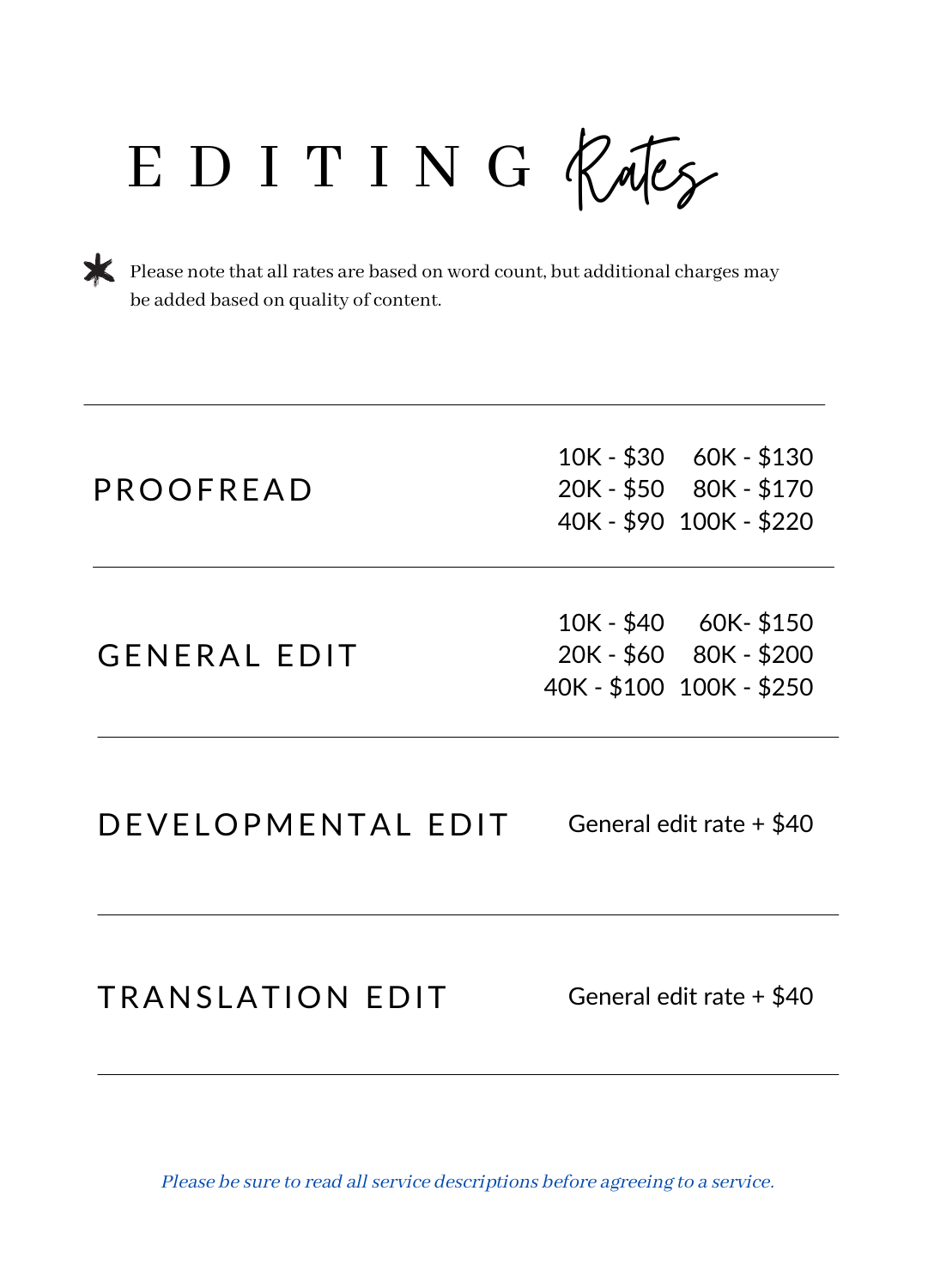P L O T

Rates &

Templates

# O U T L I N E

### LEAN

Includes:

- Genre/trope definition
- General character summary
- General plot summary

*This service ranges in length from 2-5 pages.*

| <b>BOOK 2</b>                                                                                                                                                                                           |
|---------------------------------------------------------------------------------------------------------------------------------------------------------------------------------------------------------|
| <b>TITLE:</b>                                                                                                                                                                                           |
| TROPE(S): Enemies to Lovers                                                                                                                                                                             |
| SUMMARY:                                                                                                                                                                                                |
| <b>MAIN CHARACTERS:</b>                                                                                                                                                                                 |
| Character Name: Age, race, family background, nicknames, hang-ups, drama. Physical Description:<br>Detailed physical description. Hobbies: List of hobbies or other information pertinent to the story. |
| <b>SIDE CHARACTERS:</b><br>Character Name Short description of character and importance to the story                                                                                                    |
|                                                                                                                                                                                                         |
|                                                                                                                                                                                                         |
|                                                                                                                                                                                                         |
|                                                                                                                                                                                                         |
|                                                                                                                                                                                                         |
|                                                                                                                                                                                                         |
|                                                                                                                                                                                                         |

\$40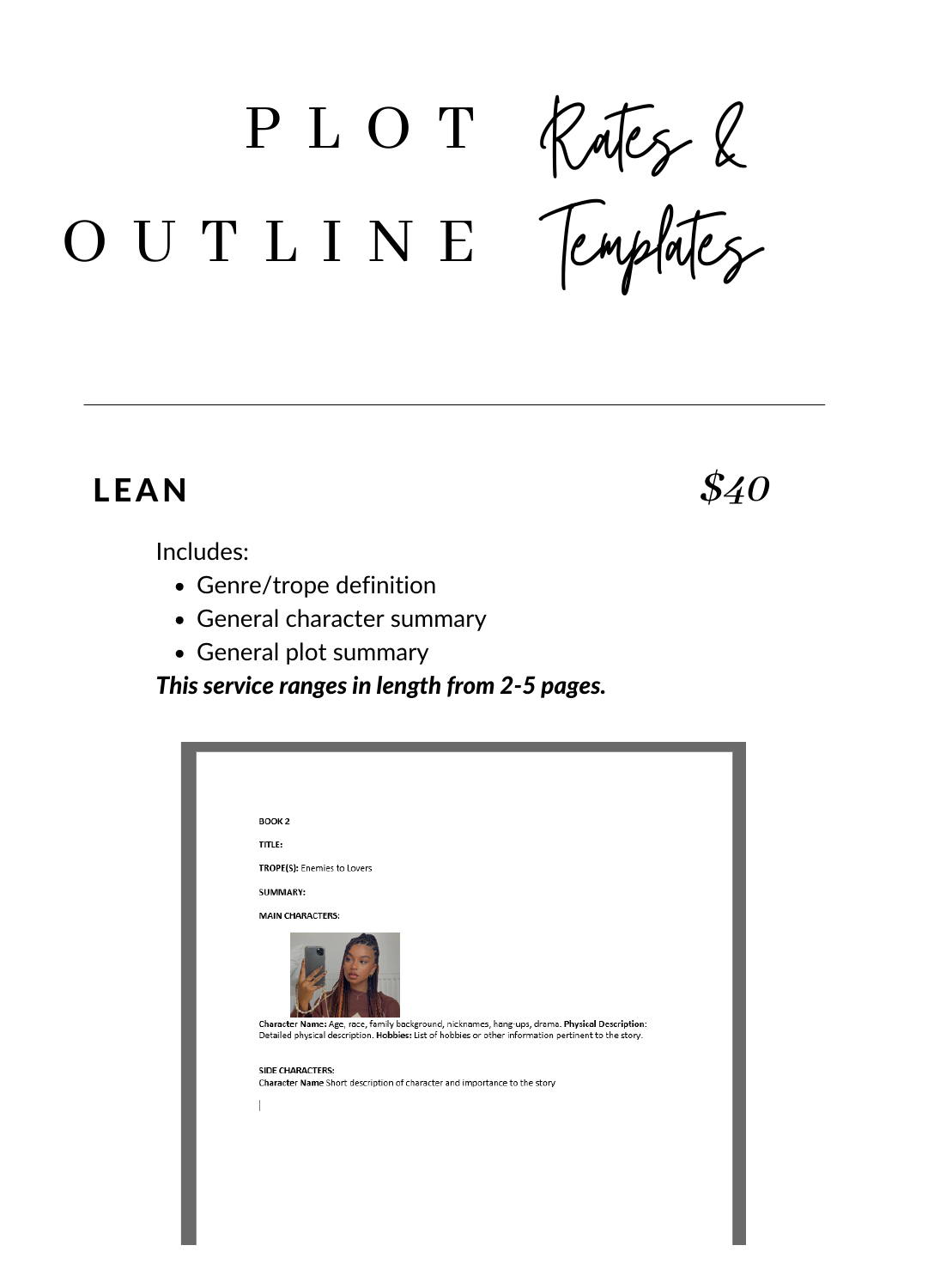### FLEXIBLE

\$80

Includes:

- Genre/trope definition
- General plot summary
- Detailed main character summary
- General side character summary
- Chapter-by-chapter plot summary
- Short book/back cover description

T*his service ranges in length from 5-8 pages.*

| BOOK <sub>2</sub>                                                                                                                                                                                       |  |
|---------------------------------------------------------------------------------------------------------------------------------------------------------------------------------------------------------|--|
| <b>TITLE:</b>                                                                                                                                                                                           |  |
| TROPE(S): Enemies to Lovers                                                                                                                                                                             |  |
| SUMMARY:                                                                                                                                                                                                |  |
| <b>MAIN CHARACTERS:</b>                                                                                                                                                                                 |  |
| Character Name: Age, race, family background, nicknames, hang-ups, drama. Physical Description:<br>Detailed physical description. Hobbies: List of hobbies or other information pertinent to the story. |  |
| SIDE CHARACTERS:<br>Character Name Short description of character and importance to the story                                                                                                           |  |
| CHAPTER 1 Month, event                                                                                                                                                                                  |  |
| <b>CHAPTER 2</b>                                                                                                                                                                                        |  |
| CHAPTER 3 May, two weeks before the end of junior year                                                                                                                                                  |  |
| CHAPTER 4 June - graduation night                                                                                                                                                                       |  |
| <b>CHAPTER 5</b>                                                                                                                                                                                        |  |
| BOOK SUMMARY/DESCRIPTION:                                                                                                                                                                               |  |
|                                                                                                                                                                                                         |  |
|                                                                                                                                                                                                         |  |
|                                                                                                                                                                                                         |  |
|                                                                                                                                                                                                         |  |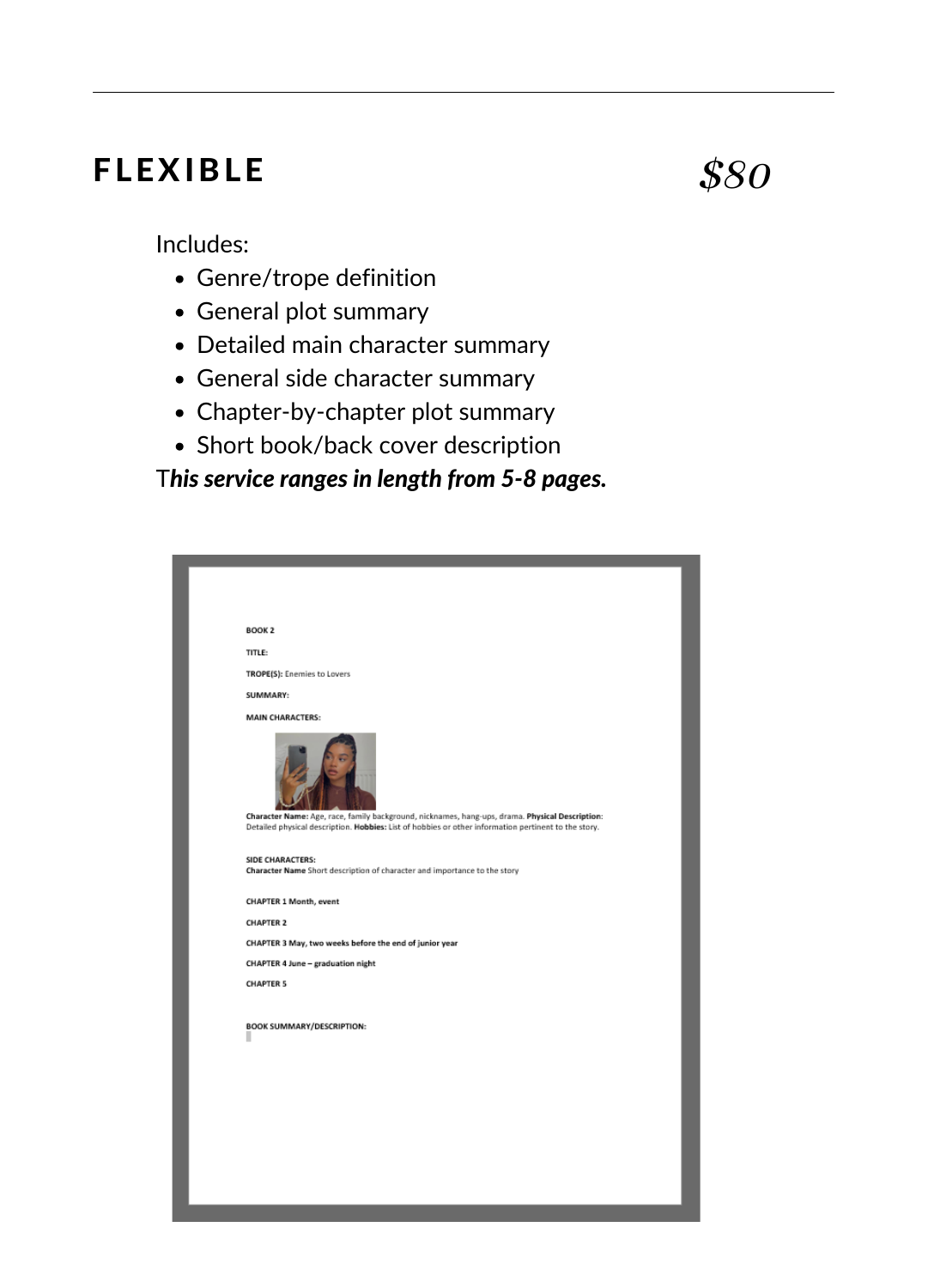#### **FULL-FIGURED**

## \$120

Includes:

- Genre/trope definition
- General plot summary
- Major events/plot twist identification
- Character list including description, habits, background, and reference photos (for main characters)
- Detailed plot summary
- Chapter-by-chapter plot summary
- Book/back cover description

*This services ranges in length from 5-15 pages.*

| <b>BOOK 2</b>                                                                                                                                                                                                                      |
|------------------------------------------------------------------------------------------------------------------------------------------------------------------------------------------------------------------------------------|
| <b>TITLE:</b>                                                                                                                                                                                                                      |
| TROPE(S): Enemies to Lovers                                                                                                                                                                                                        |
| SUMMARY:                                                                                                                                                                                                                           |
| Drama/Cliffhanger Book 2:                                                                                                                                                                                                          |
| <b>MAIN CHARACTERS:</b><br>Character Name: Age, race, family background, nicknames, hang-ups, drama. Physical Description:<br>Detailed physical description. Hobbies: List of hobbies or other information pertinent to the story. |
| SIDE CHARACTERS:<br>Character Name Detailed description of character and how they play into the story                                                                                                                              |
| <b>Detailed Summary:</b>                                                                                                                                                                                                           |
| Includes notes on POV, finished book word count, number of chapters, and word count per chapter.                                                                                                                                   |
| CHAPTER 1 Month, event                                                                                                                                                                                                             |
| <b>CHAPTER 2</b>                                                                                                                                                                                                                   |
| CHAPTER 3 May, two weeks before the end of junior year                                                                                                                                                                             |
| CHAPTER 4 June - graduation night                                                                                                                                                                                                  |
| <b>CHAPTER 5</b>                                                                                                                                                                                                                   |
| BOOK SUMMARY/DESCRIPTION:                                                                                                                                                                                                          |
|                                                                                                                                                                                                                                    |
|                                                                                                                                                                                                                                    |
|                                                                                                                                                                                                                                    |